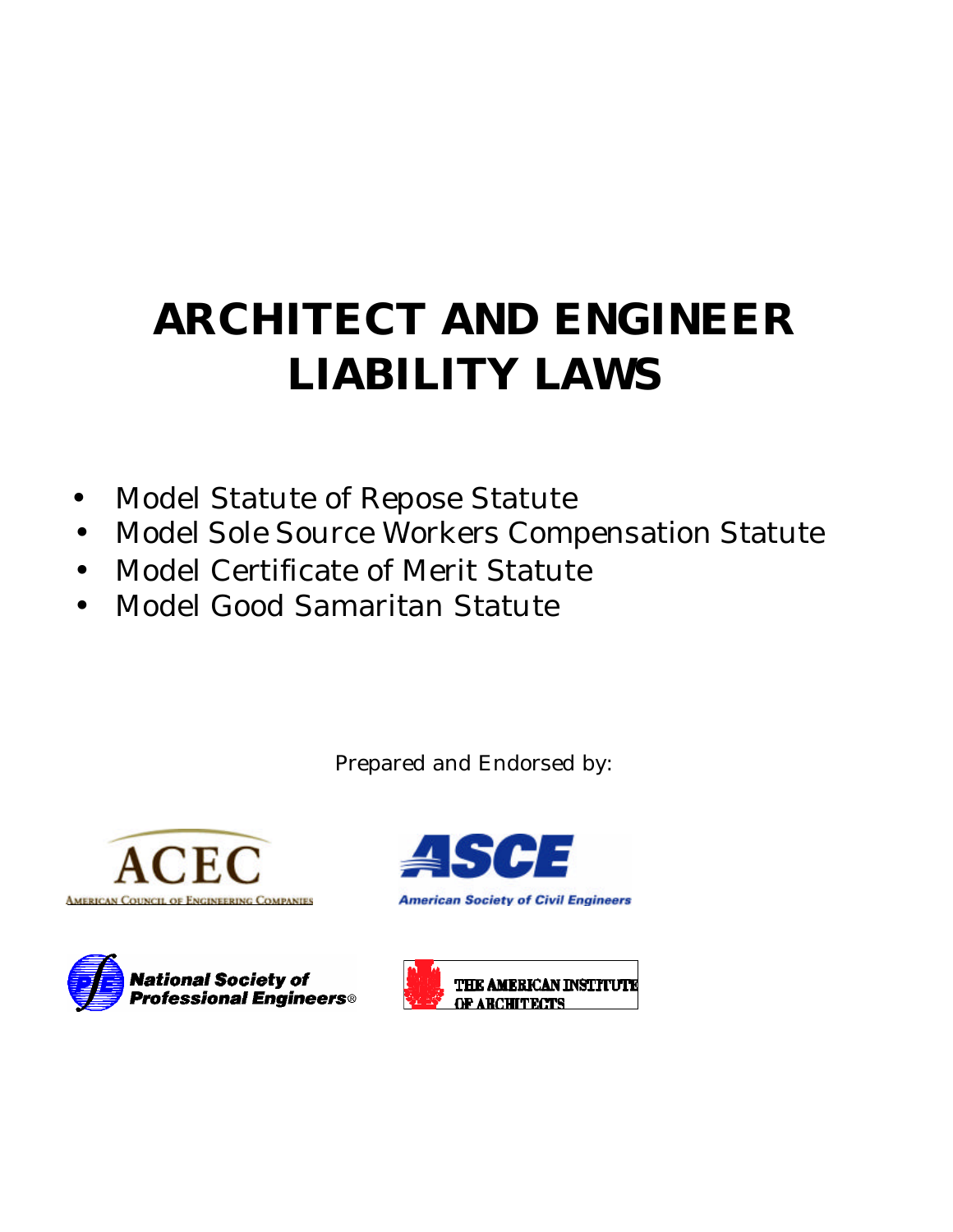## **TABLE OF CONTENTS**

### **ARCHITECT AND ENGINEER SUMMARIES and MODELS:**

| Sole Source Workers' Compensation Statute 6-7 |  |
|-----------------------------------------------|--|
|                                               |  |
|                                               |  |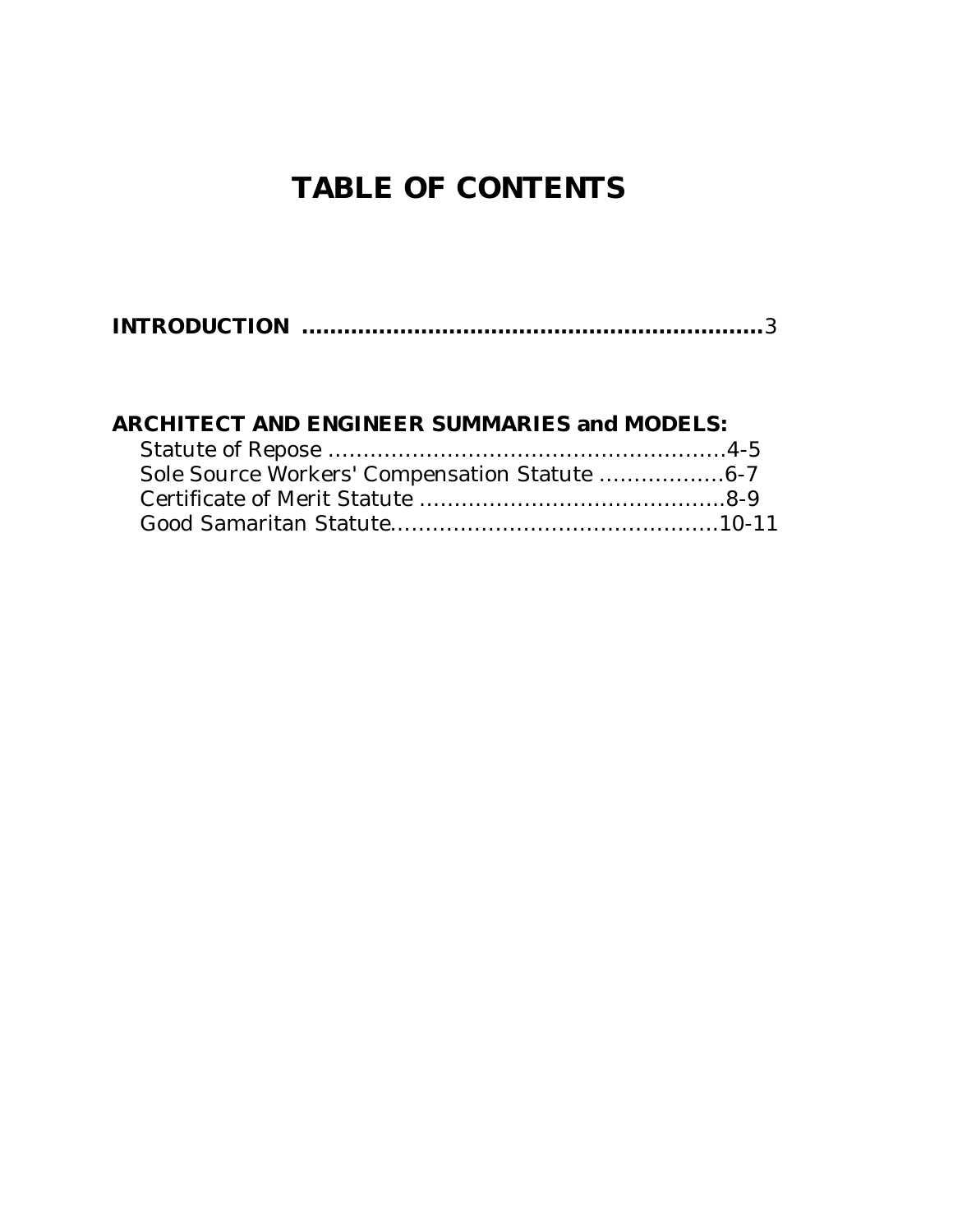#### **INTRODUCTION**

For many years, the American Institute of Architects (AIA), the American Council of Engineering Companies (ACEC), the American Society of Civil Engineers (ASCE), the National Society of Professional Engineers (NSPE) and their affiliated state organizations have been involved in promoting liability reform at the national and state levels. These efforts have focused on joint and several liability reform and more specific state reforms including (a) statutes of repose, (b) sole source worker's compensation statutes, (c) certificate of merit statutes and (d) good samaritan statutes. While some states have made considerable progress and been successful in enacting these legislative reforms, others have not been nearly as successful.

States successful in enacting A/E liability reform have often done so through (a) the establishment of "A/E Liability Coalitions" consisting of representatives from all state A/E organizations, (b) the development of legislative language approved and supported by all of the state  $A/E$  organizations, and (c) working through broader industry-wide coalitions (e.g., civil justice reform groups such as the American Tort Reform Association). Experience has demonstrated that state legislators are much more responsive to considering proposed legislation that has gained the support and endorsement of most if not all of the affected A/E groups in the state. Legislators often do not respond well when each individual A/E organization proposes different and sometime conflicting versions of a legislative proposal. It is important to remember that imperfect but enacted legislation is generally far better than perfect but unenacted legislation.

The purpose of this publication is to encourage architects and engineers and their state AIA, ACEC, ASCE and NSPE groups to join together in state coalitions to enact legislation to reduce the number of lawsuits brought against architects and engineers. Included in this publication are model bills and background information on statutes of repose, sole source worker's compensation statutes, certificate of merit statutes, and good samaritan statutes that will be useful in developing letters of support testimony and convincing state legislators. Certain reforms such as the elimination of joint and several liabilities remain important on the federal and state levels, and are often advocated by broader coalitions. Although the endorsing organizations urge participation in all relevant tort reform efforts, the purpose of this publication is to assist with efforts more targeted to the A/ E community.

The enclosed material has been approved and developed by the AIA, ACEC, ASCE, and NSPE to help their state and local organizations speak with a united voice on this important issue. The material contained herein has been reviewed by each organization's Board of Directors and other individuals and organizations extremely knowledgeable in the field of architect/engineer professional liability and risk management.

The endorsing organizations strongly urge your action, in conjunction with the  $A/E$ organizations in your state, to work toward the common goal of enacting or strengthening liability reform laws in your state.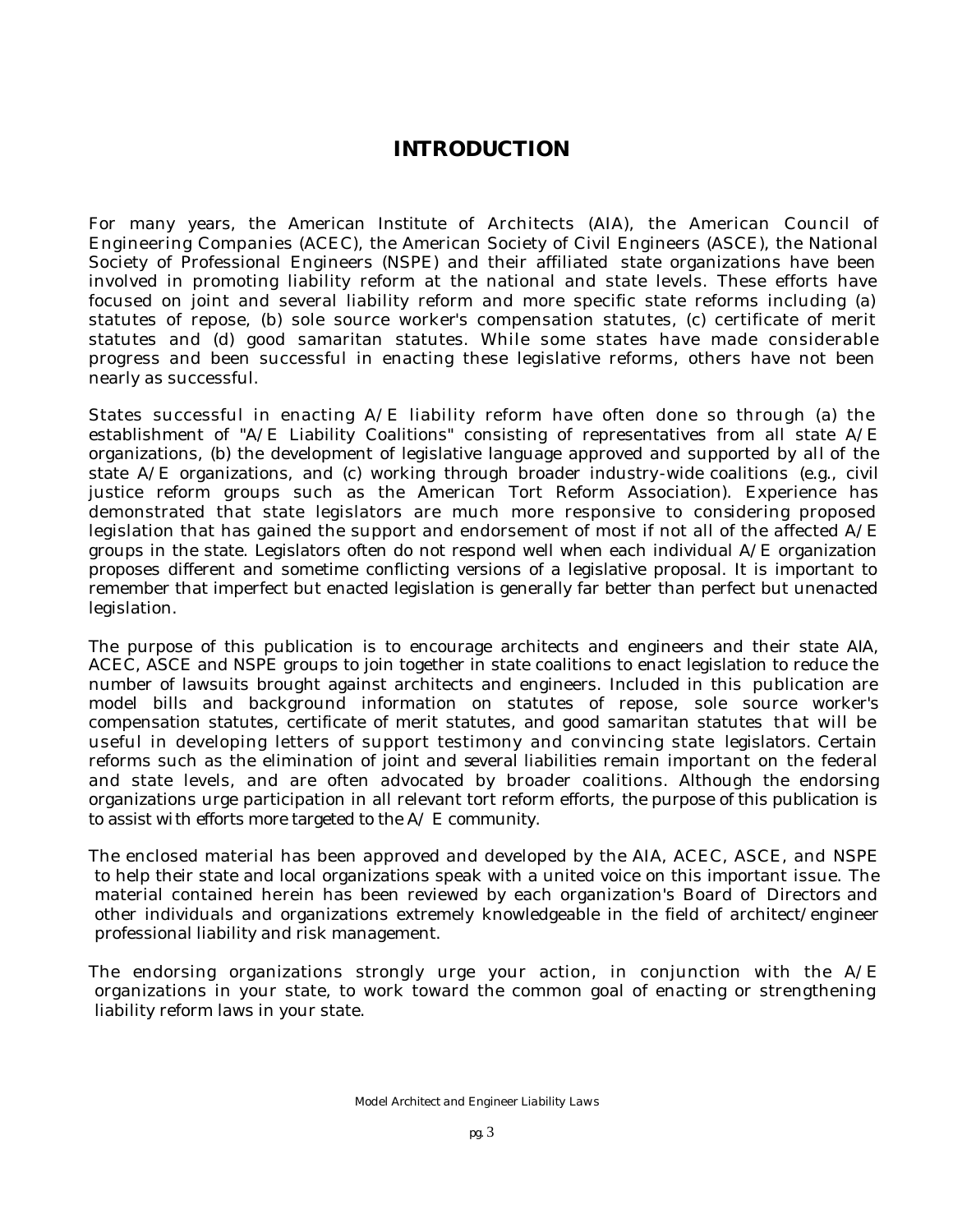#### **SUMMARY STATUTE OF REPOSE**

Architects and engineers face a substantial degree of liability exposure for property damage, economic damages, bodily injury, and wrongful death resulting from their alleged negligence in the design of improvements to real property that have long since been completed and for which the architect or engineer should not be held responsible due to reasons outside their realm of control. Once insulated from liability exposure by the concept of "privity" (derivative rights and responsibilities based on contract), a 1957 decision by a New York appeals court, *Inman v. Binghampton Housing Authority (3 N.Y.*  2d 137, 143 N.E. 2d 895), stripped architects and engineers of this protection. In *Inman,*  the court found an architect and engineer liable to parties to which they were not in privity.

As a consequence of *Inman,* suits against architects and engineers proliferated. Architects and engineers found themselves owing a duty of care to a variety of parties to whom no duty had been previously owed, nor ever contemplated. Eventually, the state legislatures responded to this perilous situation by adopting laws known as statutes of repose.

Statutes of repose bar actions against architects and engineers after a certain period of time following the completion of services or the substantial completion of construction. Statutes of repose do not totally absolve the architect and engineer of any liability, but merely prevent them *from* having to defend an action brought many years after they have completed the project.

The statutes are based on the general legal principle that a potential defendant in a lawsuit should not be required to defend him/herself against "stale" claims that could easily be based upon faded memories, lost evidence, or witnesses who have since disappeared. "Stale" claims are a particular possibility in the construction industry where the real property for which services have been provided may last several decades and over which the designer has no effective control.

Statutes of repose differ from statutes of limitations in terms of the point of time from which the limitation is measured. Statutes of limitation begin at the date of injury or discovery of the deficiency. Since the discovery of an injury or a deficiency could occur at any time, the exposure to a claim could theoretically run indefinitely. Statutes of repose, on the other hand, begin at a period of time following the completion of services or the substantial completion of construction. These statutes, therefore, limit the total period of time during which the architect or engineer is exposed to liability, and thus statutes of repose are preferable to, but not in lieu of, statutes of limitation.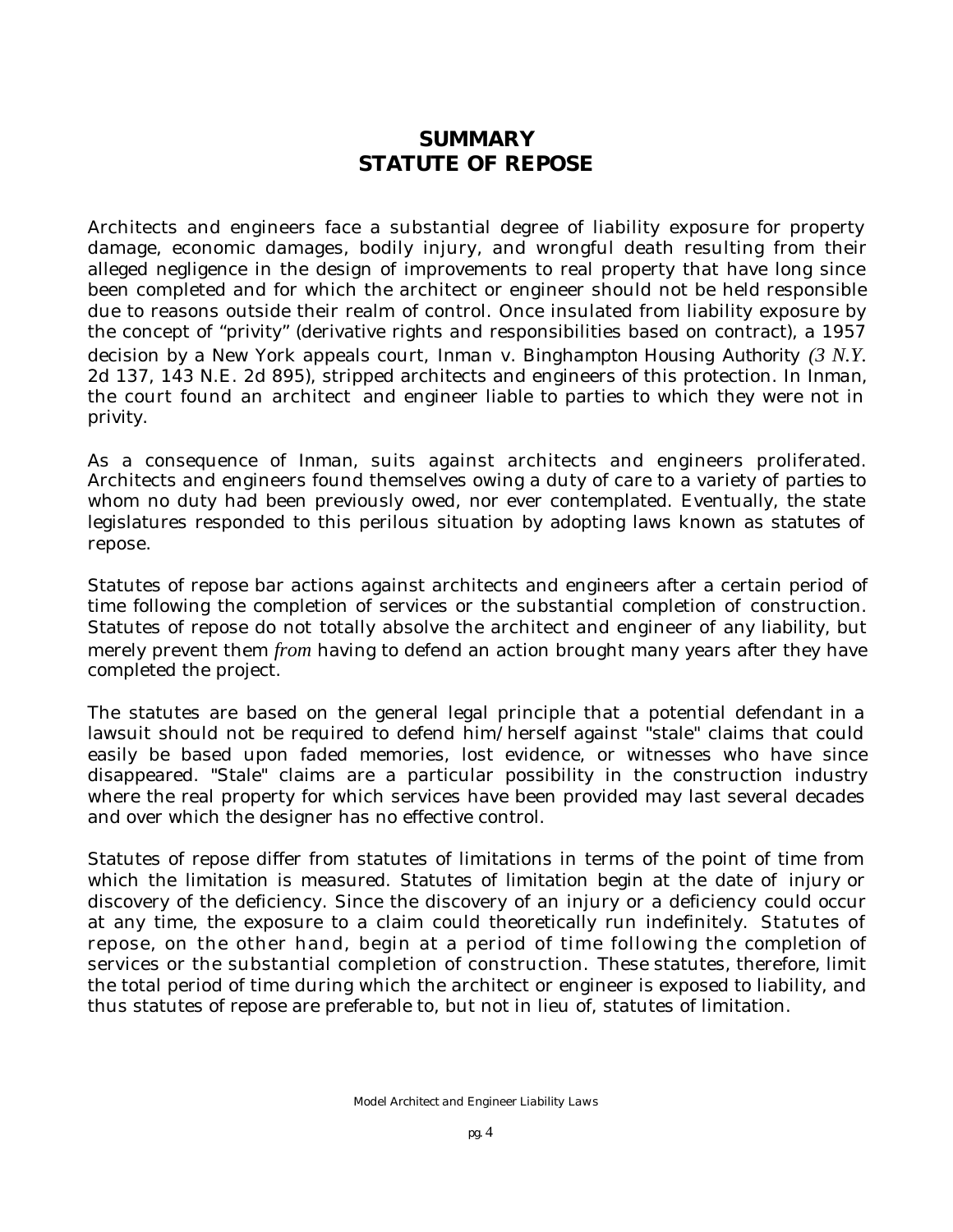#### **MODEL STATUTE OF REPOSE**

- 1. Except as otherwise provided in Section 2, no action to recover damages for injury to a person or for wrongful death or for damage to property, nor any statute for contribution or indemnity for damages sustained on account of such injury or wrongful death or damage to property arising from any defect, error or omission in the structure or improvement resulting from the design, planning, supervision or observation of construction, or construction of an improvement to real property shall be brought against a registered architect or professional engineer more than seven years after the substantial completion of such improvement.
- 2. If by reason of such defect, an injury to the person or an injury causing wrongful death or an injury to property occurs during the seventh year after substantial completion, an action to recover damages for such injury or wrongful death or damage to property may be brought within one year after the date on which such injury occurred, but in no event may such action be brought more than eight years after the substantial completion of the improvement.
- 3. The limitations prescribed by this section shall not be asserted by way of defense by any owner, tenant, or other person in actual possession or control of such an improvement where the improvement constitutes the proximate cause of the injury or death.
- 4. For purposes of this section an improvement shall be deemed to be "substantially completed" when the construction is sufficiently complete so that an improvement may be utilized by its owners or lawful possessor for the purposes intended. In the case of a phased project with more than one substantial completion date, the seven-year period of limitations for actions involving systems designed to serve the entire project shall begin at the substantial completion of the earliest phase.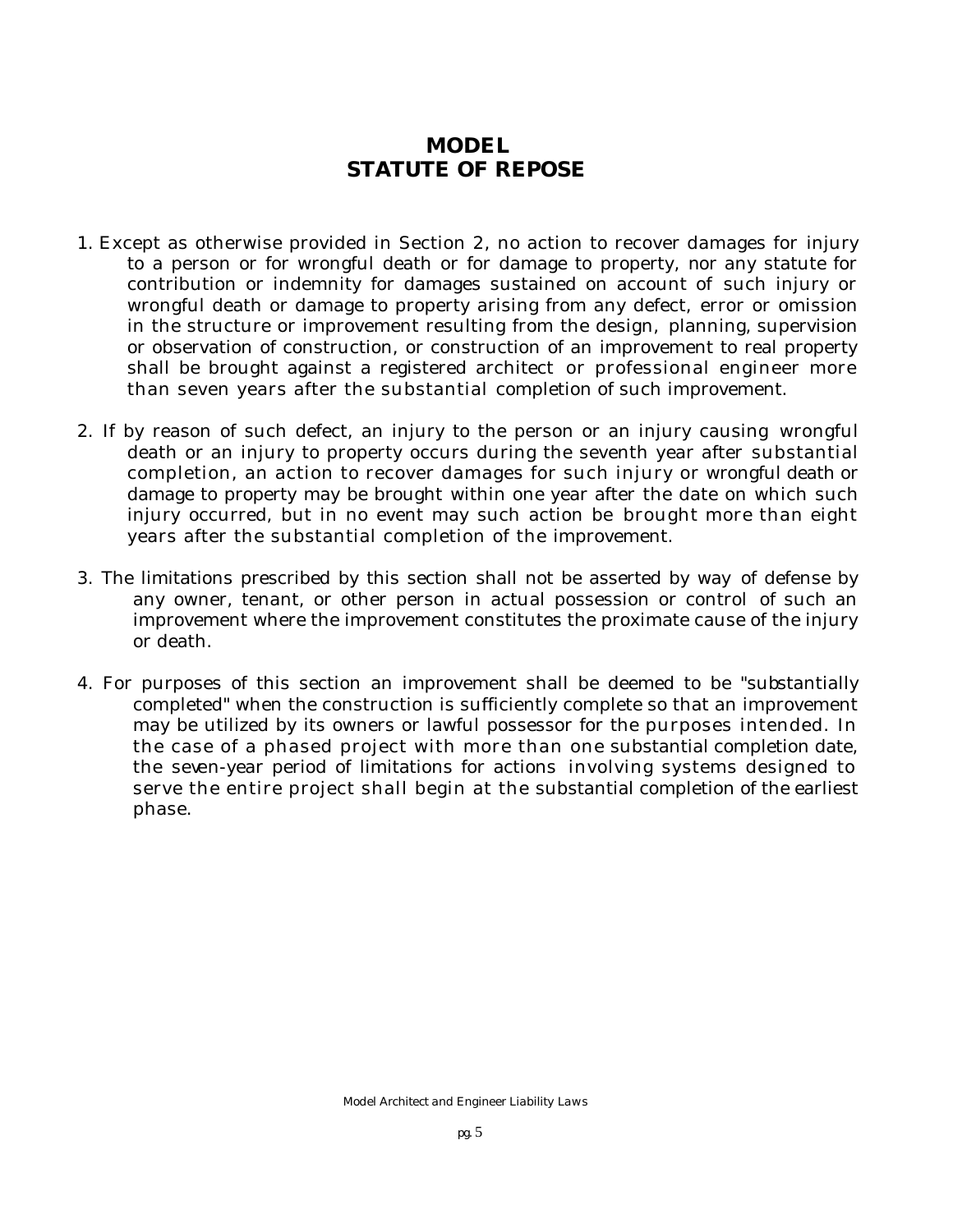#### **SUMMARY SOLE SOURCE WORKERS' COMPENSATION STATUTE**

State legislatures enacted workers' compensation laws in the early 1900s in response to the industrial revolution and the resulting increase in industrial accidents. Prior to the adoption of such laws, injured employees could sue their employers for damages resulting from the employer's negligence, but accepted common law defenses usually defeated the employee's claim. In exchange for the employer's assumption of the cost of an employee's occupational disabilities (through workers' compensation insurance) without the need of the employee to prove fault or negligence on the part of the employer, the workers' compensation laws prohibit employees from suing their employer for damages. Among the benefits of the laws is that a single, certain remedy is established, reducing the delays and costs involved in litigation and appeal. The laws of many states, however, do not prohibit the employee from suing a third-party, who may have been responsible for or contributed to the employee's injury, for compensation beyond that provided in the workers' compensation law.

The workers' compensation laws were crafted with the notion that the workplace has a single employer. In the construction arena, however, projects usually involve multiple employers, including the owner, architects, engineers, sub-consultants, contractors and subcontractors. Because employees are not barred from suing third parties for additional compensation, an injured employee can sue employers on the project other than his or her own. Architects and engineers, whom most presume to have malpractice insurance, are likely targets for such additional compensation. Injured employees may allege that the architect's or engineer's negligence in preparing the plans and specifications, or in observing the construction to determine that it complied with the plans and specifications, was the proximate cause of the injury or death. Although architects and engineers are routinely found by the courts to be not responsible or liable in construction worker injury or death cases, liability claims are a source of considerable cost to architects and engineers in terms of both direct legal and related expenses, business disruption, and lost productive time.

Recognizing a need to extend the immunity provided to employers under the workers' compensation laws immunity to architects and engineers when they are one of numerous parties on the construction site, some states have amended their workers' compensation statutes to provide immunity to architects and engineers on construction projects except when they are responsible under contract for the means, methods, techniques, sequences, and procedures of construction or for employee safety.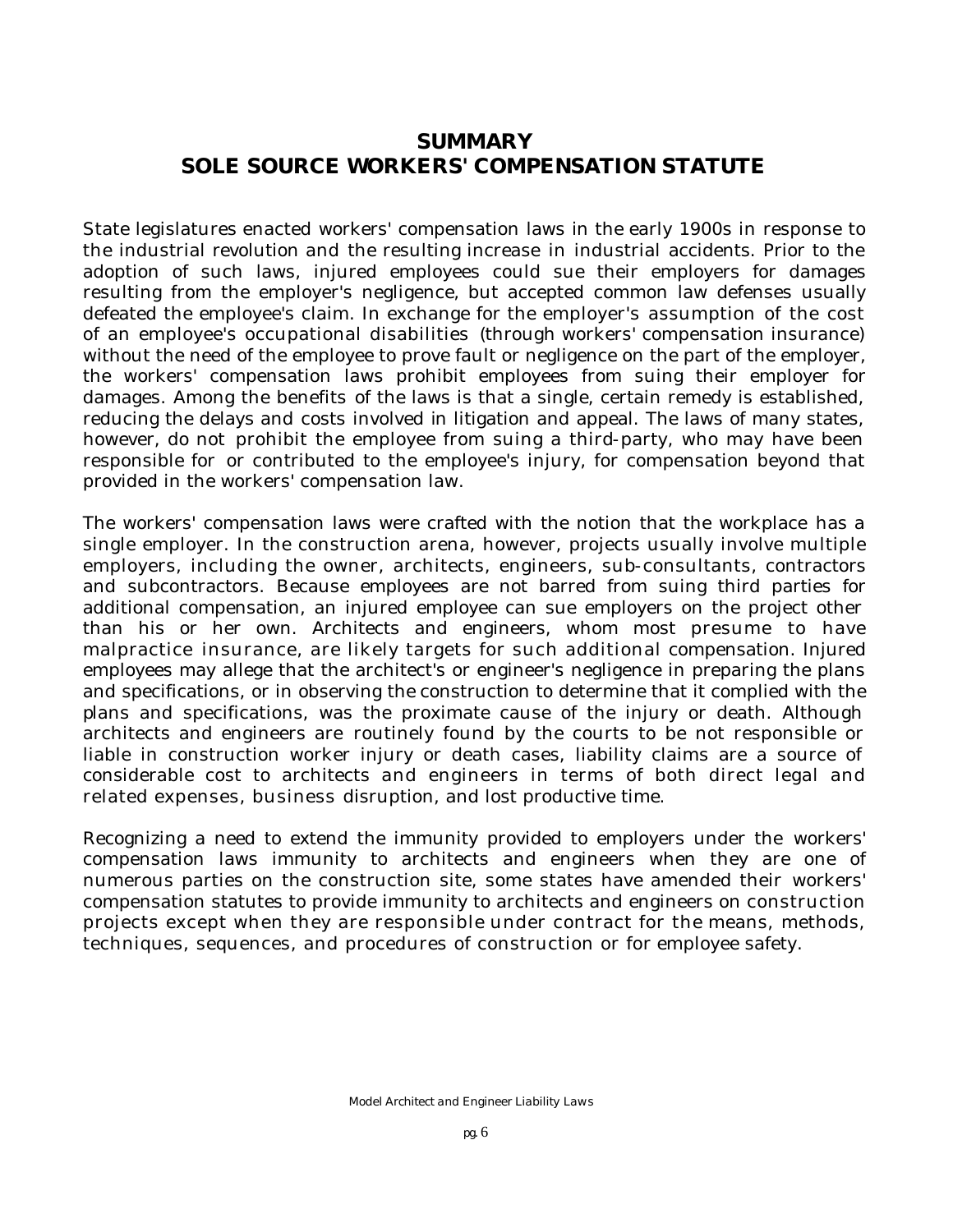#### **MODEL SOLE SOURCE WORKERS' COMPENSATION STATUTE**

Except as provided in the workers' compensation act, no registered architect or professional engineer who is retained to perform professional services relating to a construction project, nor any employee of a registered architect or professional engineer who is assisting or representing the registered architect or professional engineer in the performance of professional services on the site of the construction project, shall be liable for any injury on the construction project for which compensation is recoverable under the workers' compensation statute, unless responsibility for safety practices is specifically assumed by contract. The immunity provided by this section shall not apply to willful misconduct or gross negligence in the preparation of design plans or specifications.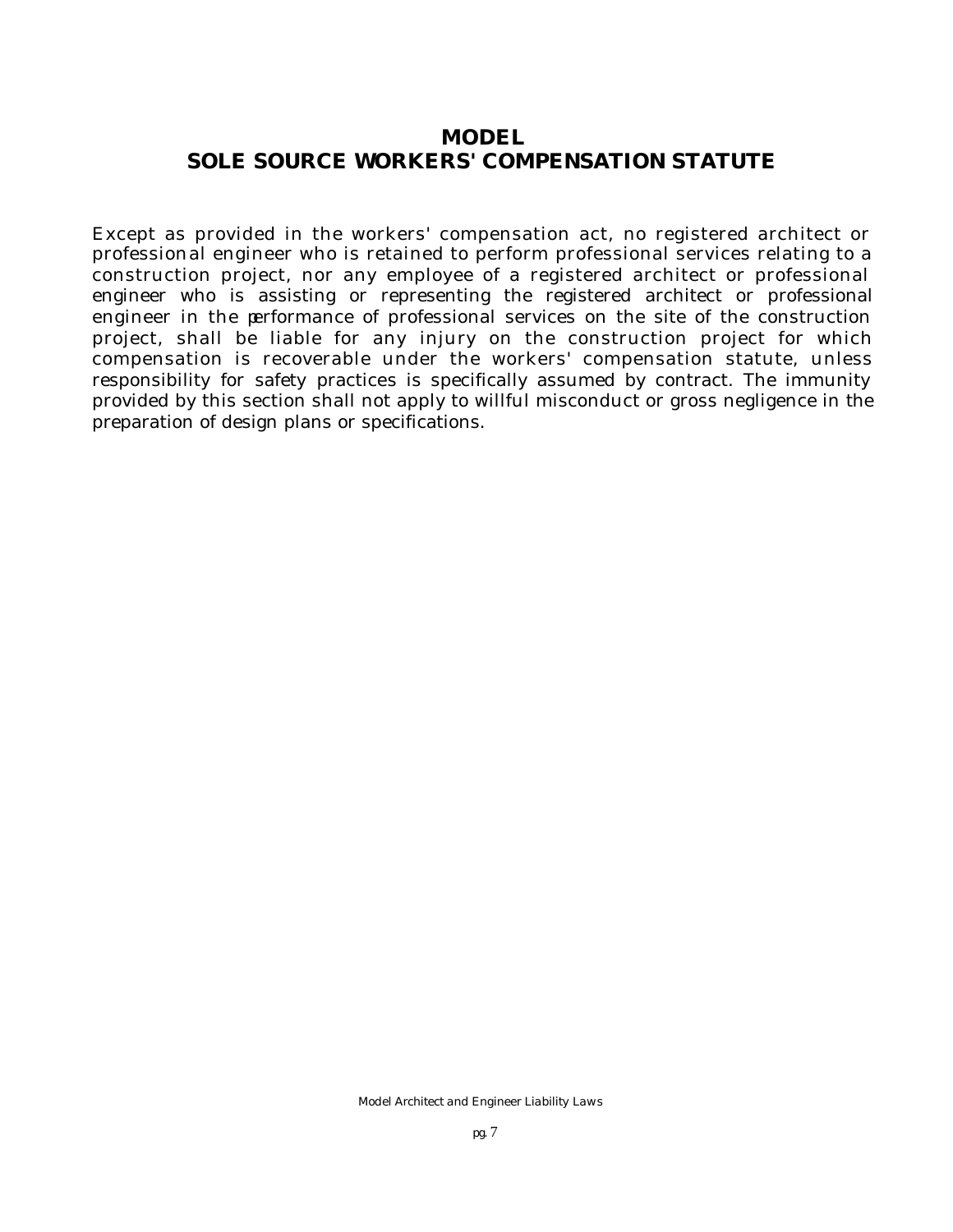#### **SUMMARY CERTIFICATE OF MERIT STATUTE**

Architects and engineers face a substantial degree of liability exposure for breach of contract, property damage, personal injury, and wrongful death resulting from alleged negligence or malpractice in the course of their duties. Architects and engineers, whom most presume to have malpractice insurance, are also likely targets of suits from injured parties who seek relief from anyone that may be even remotely involved in the alleged death, injury, or damage. Many malpractice and negligence claims brought against architects and engineers may have no material basis or justification in fact or in law. Nevertheless, these groundless suits are a source of considerable cost to architects and engineers in terms of direct expenses, increased insurance premiums, lost productive time, and tarnished professional reputation. In addition, such meritless suits waste valuable public resources and log up the nation's civil justice system.

Several states are successfully curbing the number of baseless claims brought against design professionals by placing the onus of responsibility for screening out groundless suits on the plaintiff. A few states have adopted "certificate of merit" laws, which require the plaintiff to consult with a third-party design professional to review the facts of the claim before moving it forward. The plaintiff must then file with the court a certificate from the third-party design professional declaring that, based upon their review of the allegations, the third-party design professional believes that there is a sufficient basis in contract or in law for commencement of the action.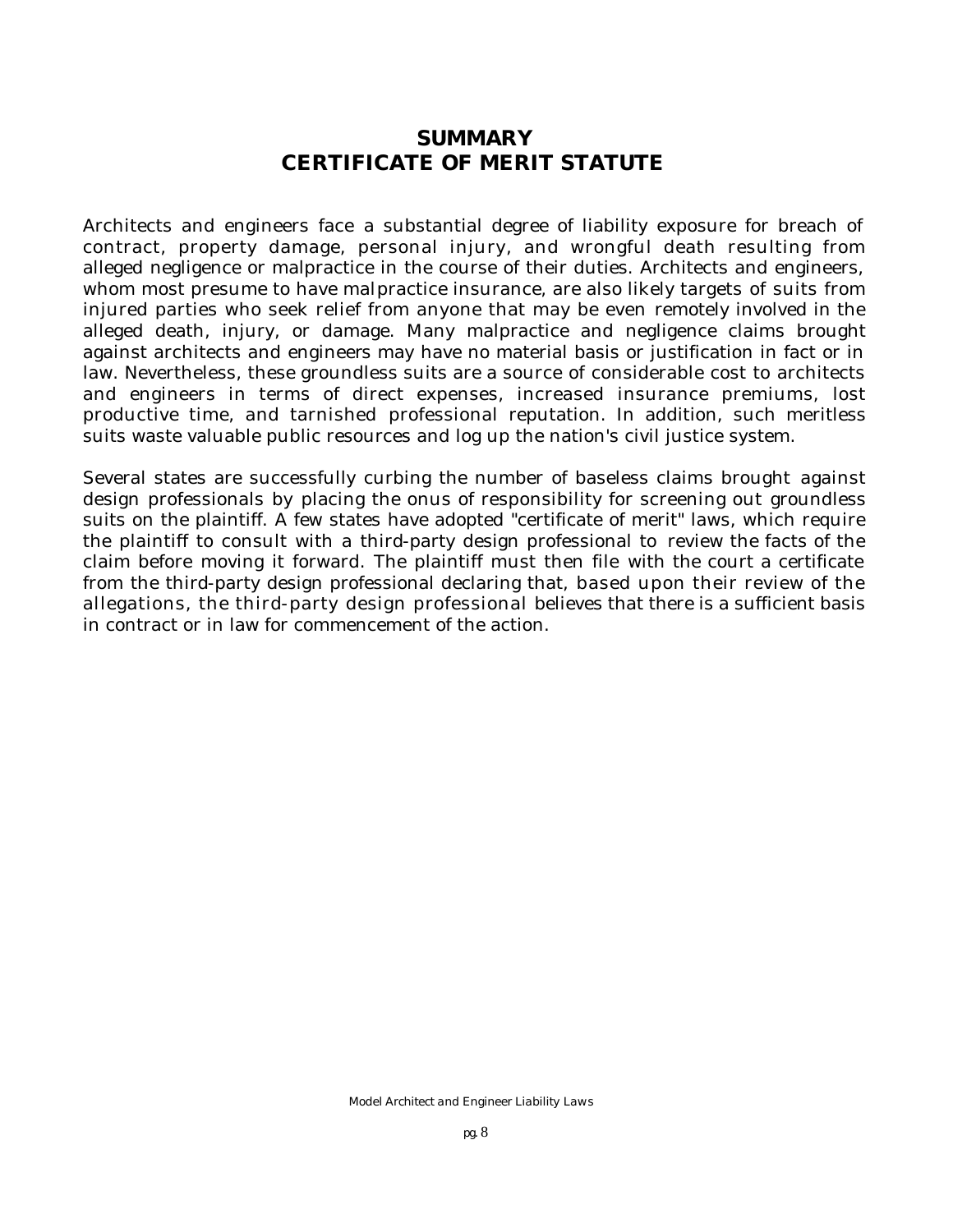#### **MODEL CERTIFICATE OF MERIT STATUTE**

- l. In any action for damages alleging professional negligence by a registered architect or professional engineer, the plaintiff shall be required to file with the complaint an affidavit of a third-party registered architect or professional engineer competent to testify and practicing in the same profession as defendant, which affidavit shall set forth specifically at least one negligent act, error, or omission claimed to exist and the factual basis for each such claim. The third-party professional engineer or registered architect shall be licensed in this state and actively engaged in the practice of architecture or engineering.
- 2. The contemporaneous filing requirement of Section 1 shall not apply to any case in which the period of limitation will expire within 10 days of the date of filing and, because of such time constraints, the plaintiff has alleged that an affidavit of a third-party registered architect or professional engineer could not be prepared. In such cases, the plaintiff shall have 30 days after the filing of the complaint to supplement the pleadings with the affidavit. The trial court may, on motion, after hearing and for good cause, extend such time as it shall determine justice requires.
- 3. The defendant shall not be required to file an answer to the complaint and affidavit until 30 days after the filing of such affidavit.
- 4. The plaintiff's failure to file the affidavit in accordance with Sections 1 and 2 may result in dismissal with prejudice of the complaint against the defendant.
- 5. This Statute shall not be construed to extend any applicable period of limitation repose.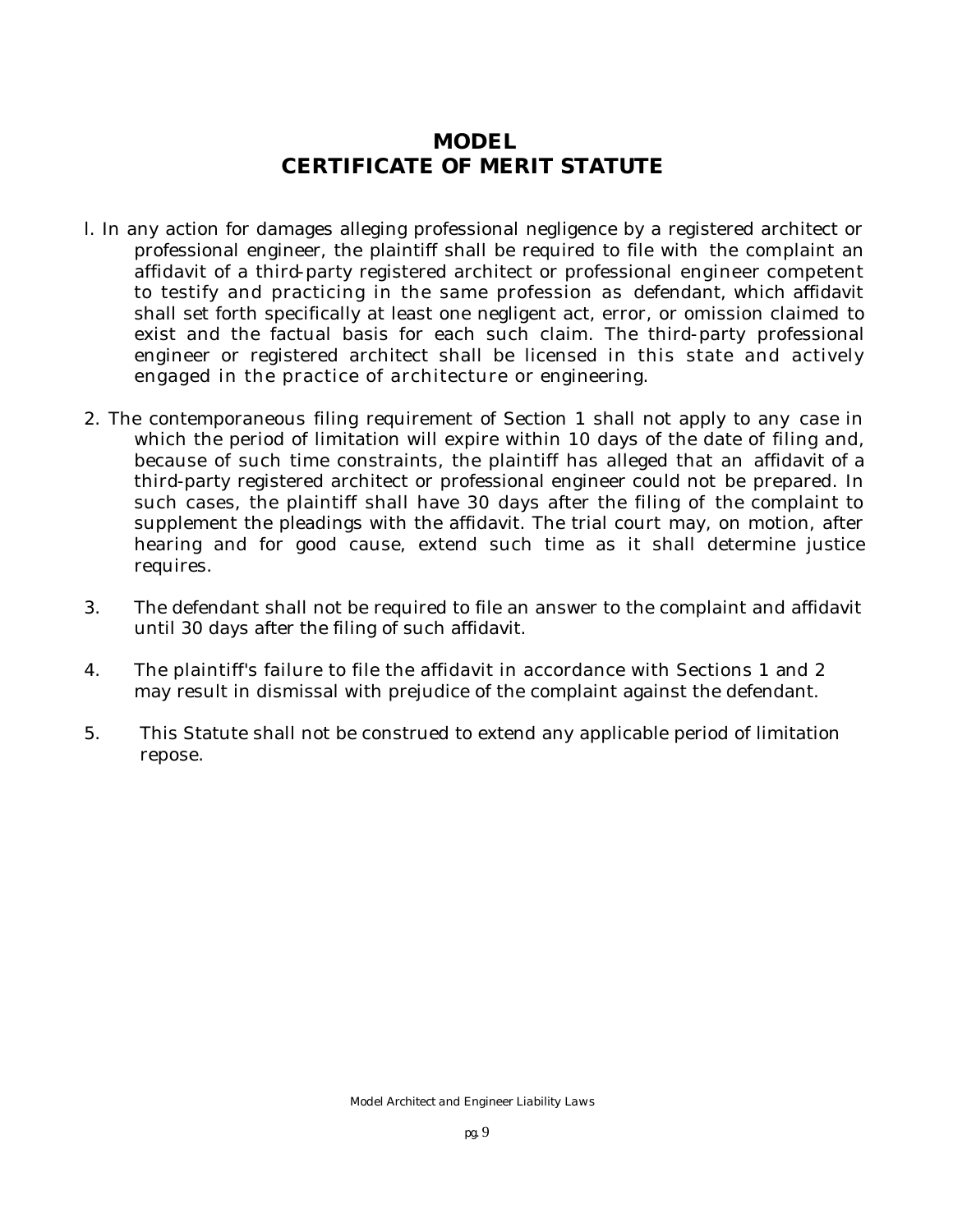#### **SUMMARY GOOD SAMARITAN STATUTE**

Architects and engineers are obligated under their respective licensure board rules of professional conduct to protect public health, safety, and welfare. In times of natural disasters or other catastrophic events, architectural and engineering expertise and skills are needed to provide structural, mechanical, electrical, or other architectural or engineering services to determine the integrity of structures, buildings, piping, or other systems. Architects and professional engineers are often called upon to voluntarily assist their communities, states, and the nation in these times of crisis.

Architects and engineers, however, may face substantial liability exposure when performing voluntary services. Many states have recognized this liability threat and have enacted laws, which provide immunity to some professionals for their voluntary performance of services. Only a handful of states have extended this type of protection, known as "Good Samaritan" protection, to registered architects and professional engineers.

Architects and engineers are encouraged to advocate the enactment of state laws which provide immunity from liability for any personal injury, wrongful death, property damage, or other loss of any nature caused by the architect's or engineer's acts, errors, or omissions in the performance of voluntary architectural or engineering services.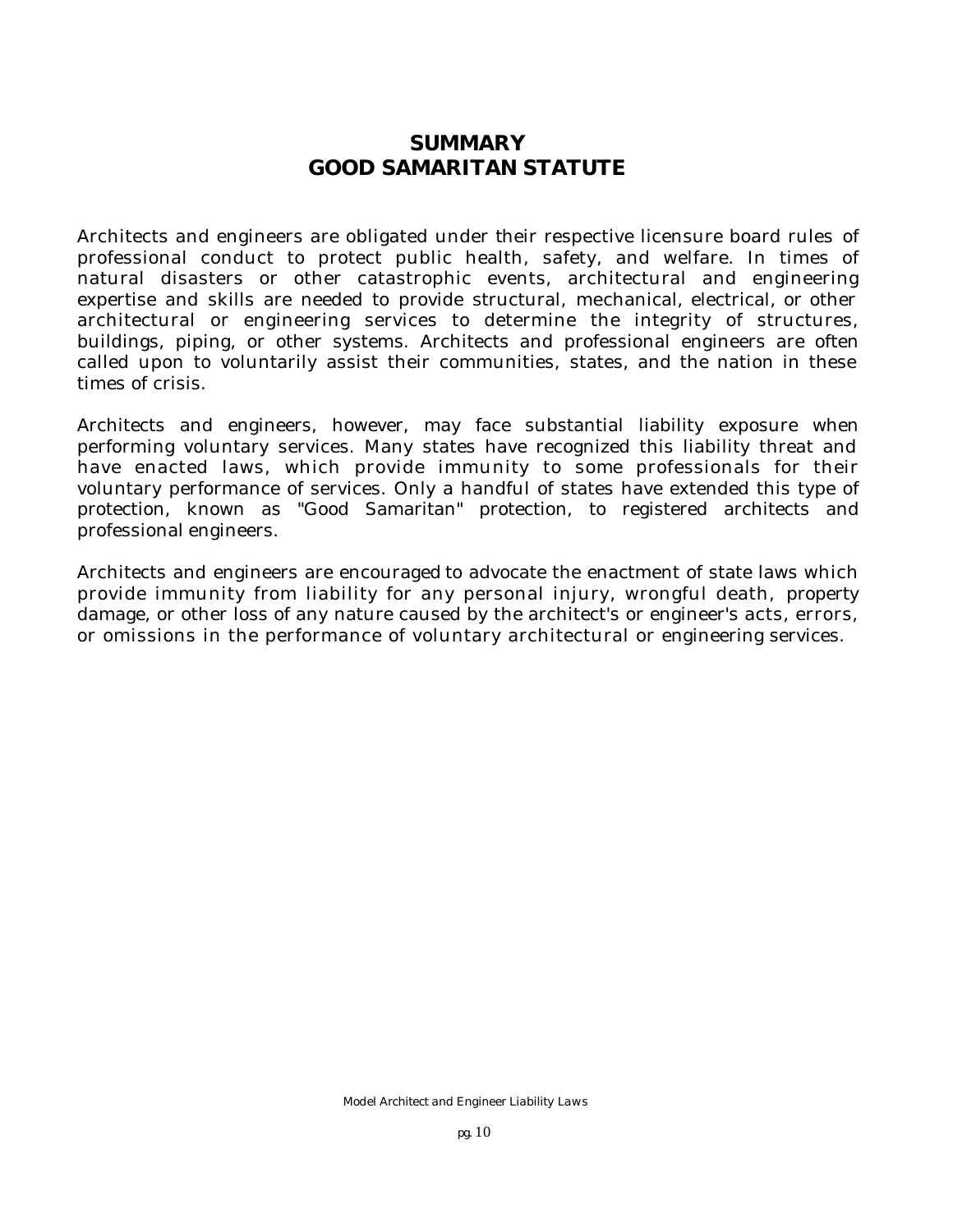#### **MODEL GOOD SAMARITAN STATUTE**

- 1. As used in this Section:
	- a. "Professional Engineer" shall mean a person duly licensed under the state engineering licensure law as a professional engineer;
	- b. "Registered Architect" shall mean a person duly licensed under state architectural licensure laws as a registered architect;
	- c. "Public Official" means any federal, state, or locally elected official with executive responsibility in the jurisdiction in which the emergency or event has occurred;
	- d. "Public Safety Official" means any appointed or elected federal, state, or local official with executive responsibility to coordinate public safety in the jurisdiction in which the emergency or event has occurred;
	- e. "Law Enforcement Official" means any appointed or elected federal, state, or local official with executive responsibility to coordinate law enforcement in the jurisdiction in which the emergency or event has occurred; and,
	- f. "Building Inspection Official" means any appointed or elected federal, state, or local official with executive responsibility to coordinate building inspection in the jurisdiction in which the emergency or event has occurred.
- 2. A registered architect or professional engineer who voluntarily, without compensation (other than expense reimbursement), provides architectural, structural, electrical, mechanical, or other design professional services related to a declared national, state, or local emergency caused by an earthquake, hurricane, tornado, fire, explosion, collapse, or other similar disaster or catastrophic event, at the request of or with the approval of a national, state, or local public official, law enforcement official, public safety official, or building inspection official believed by the registered architect or professional engineer to be acting in an official capacity, shall not be liable for any personal injury, wrongful death, property damage, or other loss of any nature related to the registered architect's or professional engineer's acts, errors, or omissions in the performance of any architectural or engineering services for any structure, building, facility, project utility, equipment, machine, process, piping, or other system, either publicly or privately owned.
	- a. The immunity provided in this Section shall apply only to a voluntary architectural or engineering service(s) that occurs during the emergency or within 90 days following the end of the period for an emergency, disaster, or catastrophic event, unless extended by an executive order issued by the Governor under the Governor's emergency executive powers.
	- b. Nothing in this Section shall provide immunity for wanton, willful, or intentional misconduct.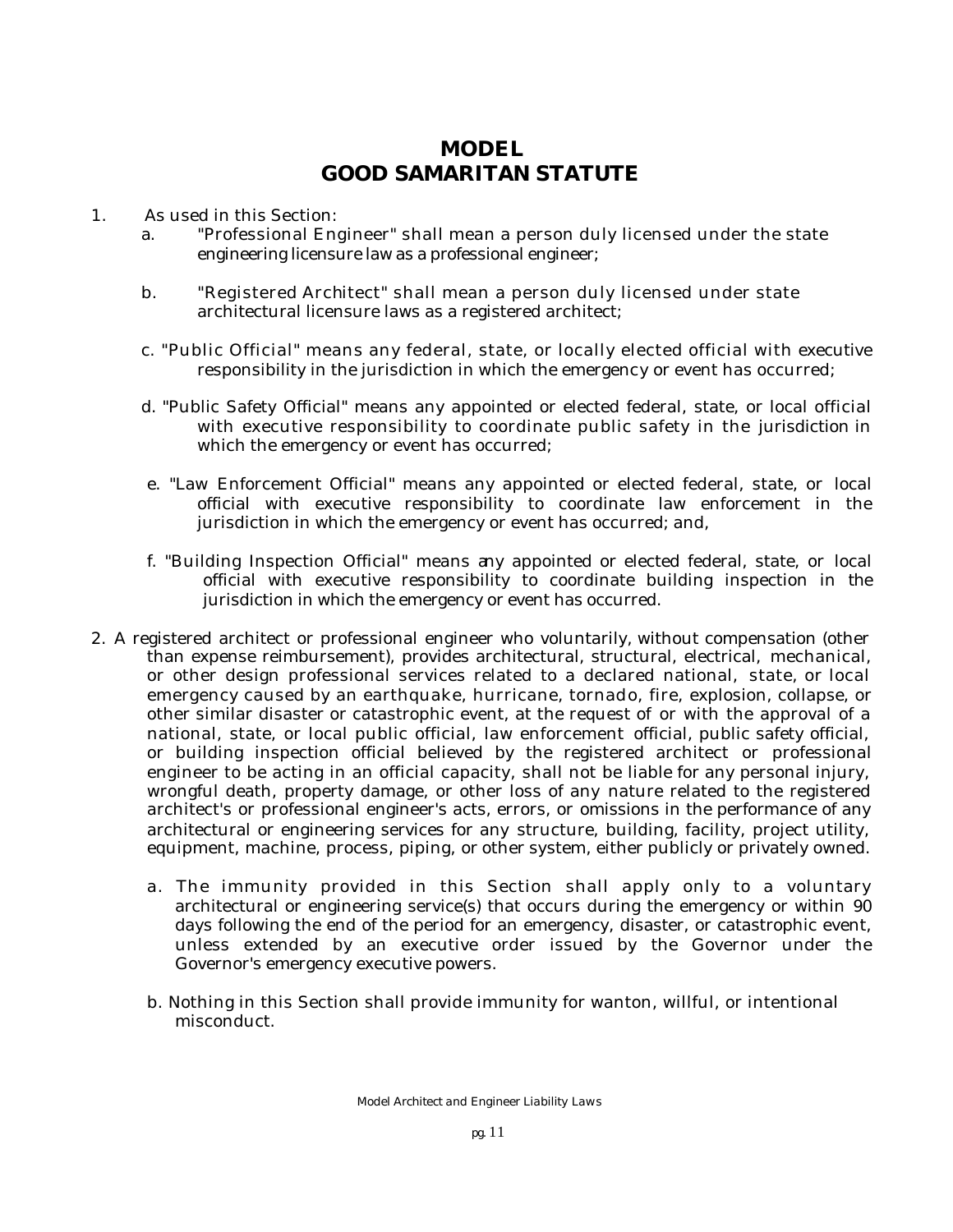**Endorsing Organizations:**



National Society of Professional Engineers 1420 King Street Alexandria, VA 22314 (703) 684-2800 - Phone • (703) 836-4875 - Fax • www.nspe.org



American Council of Engineering Companies 1015 15th Street, N.W., 8<sup>th</sup> Floor Washington, DC 20005-2605 (202) 347-7474- Phone • (202) 898-0068 - Fax • www.acec.org



American Institute of Architects (AIA) 1735 New York Avenue, N.W. Washington, DC 20006 (202) 626-7300- Phone • (202) 626-7426 - Fax • www.aiaonline.org



American Society of Civil Engineers (ASCE) 1801 Alexander Bell Drive Reston, VA 20191-4400 (703) 295-6000- Phone • (703) 295-6222 - Fax • www.asce.org